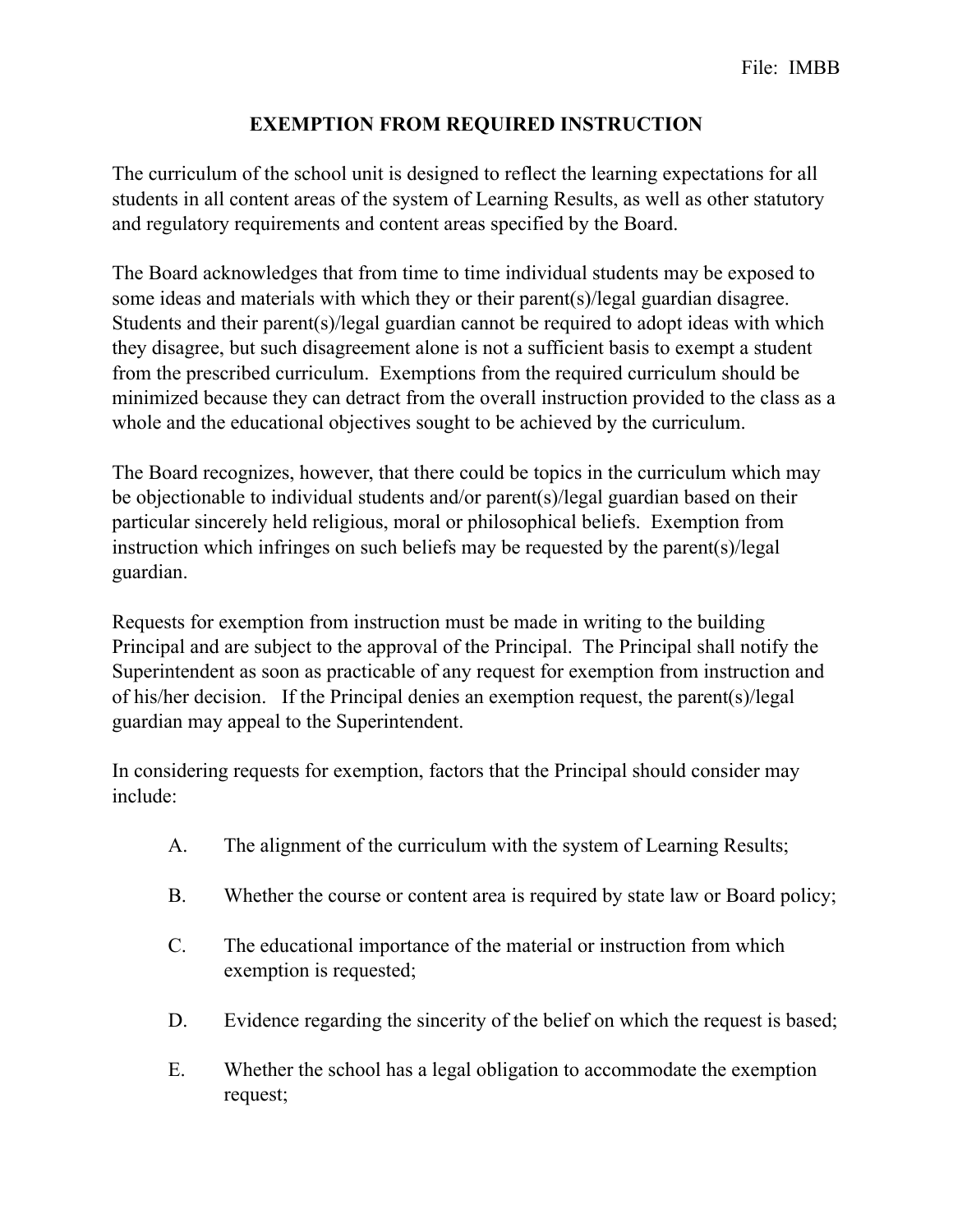- F. The effect of exemption or accommodation on the validity of the local assessment system; and
- G. Other factors that bear upon the particular request.

Exemption from required instruction does not excuse the student from meeting the requirements of the Learning Results or from total credit hours or other requirements for graduation, or from performing alternative work.

When the Principal determines that the curriculum that has been aligned with the system of Learning Results conflicts with sincerely held religious beliefs of a student or his/her parent or legal guardian, reasonable accommodation in the curriculum shall be made for the student, within the scope of existing resources. Alternative instruction may be provided by the school or through approved independent study. Any alternative instruction shall be approved in advance by the Principal in consultation with appropriate instructional staff and shall meet the standards and objectives of the part of the curriculum that is being replaced. When requests for exemption from required curriculum are made for religious reasons, a parent/guardian who is dissatisfied with the Principal's decision may appeal to the Superintendent. If the accommodation in the curriculum that is requested is so great that the validity of the local assessment system is compromised, the Superintendent will determine how to address the situation, subject to the approval of the Commissioner.

When a student is exempted from any portion of the regular curriculum for other than religious reasons (exemption based on sincere philosophical or moral beliefs), the staff will make reasonable efforts, within the scope of existing resources, to accommodate alternative instruction for the student. Alternative instruction may be provided by the school or through approved independent study. Any alternative instruction shall be approved in advance by the Principal in consultation with the classroom teacher, and shall meet the standards and objectives of the part of the curriculum that is being replaced. When requests for exemption are made for philosophical or moral reasons, a parent/guardian who is dissatisfied with the Principal's decision may appeal to the Superintendent, whose decision shall be final.

| Legal Reference: | 20-A MRSA $\S$ 6209<br>LD 1536, Chap. 51 Resolves<br>Ch., $127 \S 3.07$ (Me. Dept. of Ed. Rules (Me. Dept. of Ed. Rules)<br>Ch. 131 (Me. Dept. of Ed. Rules)      |
|------------------|-------------------------------------------------------------------------------------------------------------------------------------------------------------------|
| Cross Reference: | ADF – School District Commitment to Learning Results<br>IJJ – Instructional and Library Material Selection<br>IMB – Teaching About Controversial/Sensitive Issues |